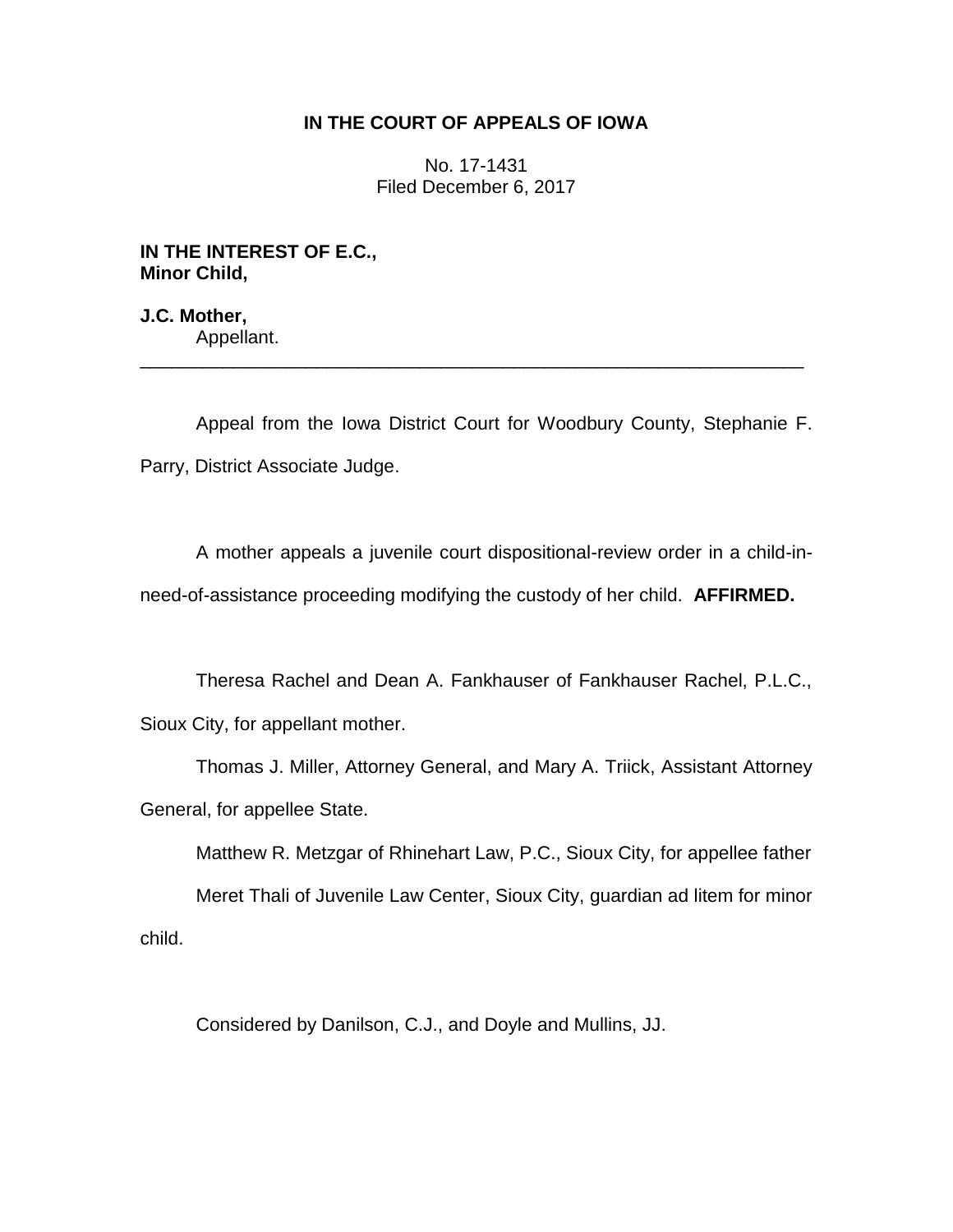## **MULLINS, Judge.**

 $\overline{a}$ 

A mother appeals a juvenile court dispositional-review order in a child-inneed-of-assistance (CINA) proceeding modifying the custody of her child, E.C., born in 2013. She contends the custody modification (1) hinders future reunification efforts and (2) is not in the best interests of the child.<sup>1</sup>

The mother has a long history with the Iowa Department of Human Services (DHS) concerning her inability to properly care for her children. In January 2017, as a result of concerns regarding physical abuse and continuous inadequate care, E.C. and her three half-siblings were removed from the mother's care and placed in a shelter. They were subsequently placed in foster care. At the time of removal, the children had developmental delays and numerous medical and dental needs the mother was not addressing. In March, the juvenile court adjudicated E.C. and her siblings to be CINA pursuant to Iowa Code section  $232.2(6)(c)(2)$  and (g) (2017). In the adjudication order, the court noted its intention to explore E.C.'s father, who lives in Missouri, as a potential placement.

In May, the father requested extended visitation with the child over the summer. The mother did not object to such visitation. Following the dispositional hearing less than a week later, the juvenile court ordered the details of any extended visitation to be agreed upon between the father, DHS, and the child's guardian ad litem. The father was ultimately allowed visitation on Memorial Day

2

 $1$  The mother also argues the modification is unsupported by a substantial change in circumstances. We reject this argument due to our prior holding that "the juvenile court need not find a substantial change in circumstances as a prerequisite to modification of a dispositional order pursuant to Iowa Code section 232.103(4)." *In re A.J.*, No. 16- 1954, 2017 WL 1278366, at \*3 (Iowa Ct. App. Apr. 5, 2017) (citation omitted).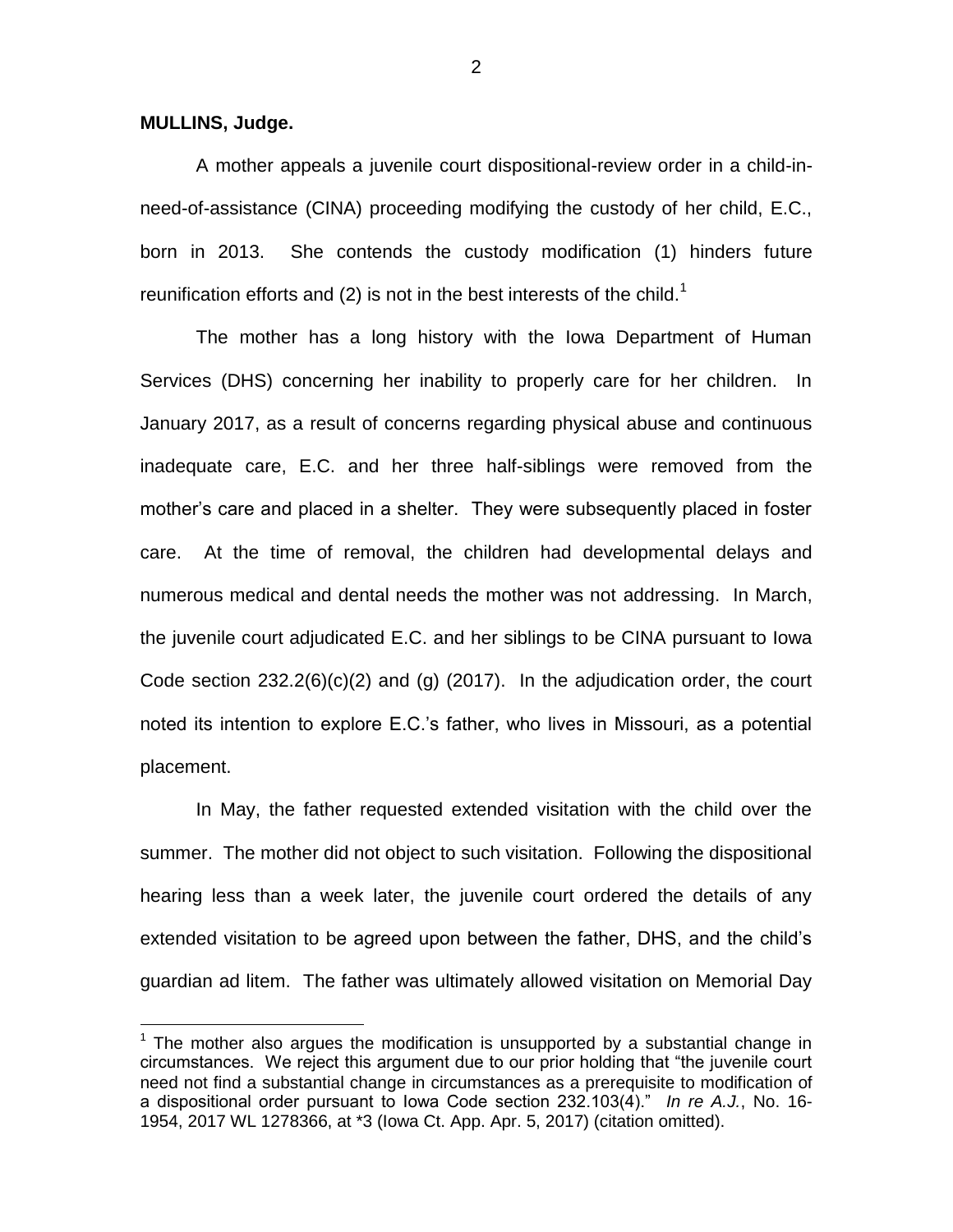weekend, two weeks in July, and approximately three weeks in August. It was reported that E.C. became upset when she was required to leave her father's care after periods of visitation and return to her foster parents.

In July, the father moved for a modification of custody and concurrent jurisdiction. The Missouri Department of Social Services conducted a home study of the father and his significant other and ultimately recommended them for placement of E.C. A dispositional-review and modification hearing was held in August. Following the hearing, the juvenile court concluded "the least restrictive placement that is in [the child's] best interest is with her father" and accordingly transferred the care, custody, and control of the child to her father. $2$  The court additionally ordered DHS to develop a plan of contact between the mother and the child and also ordered the father to be supportive of such contact.

On appeal, the mother contends the custody modification (1) hinders future reunification efforts and (2) is not in the best interests of the child.<sup>3</sup> Our review of CINA proceedings is de novo. *In re J.S.*, 846 N.W.2d 36, 40 (Iowa 2014). Our primary concern is the best interests of the child. *Id.*

First and foremost, the mother's argument that the modification will hinder reunification efforts is speculative at best. Her argument appears to rest solely upon her premature assumption that she will be disallowed from having any physical contact with the child. It is true that the father's residence is located several hours away, but visitation can be had by other means. In fact, DHS

 $\overline{a}$ 

 $2$  The juvenile court did not rule upon the father's motion for concurrent jurisdiction. A review of the record reveals that motion is still pending.

 $3$  We specifically note the mother does not argue on appeal that grounds for modifying the dispositional order under Iowa Code section 232.103(4) are lacking.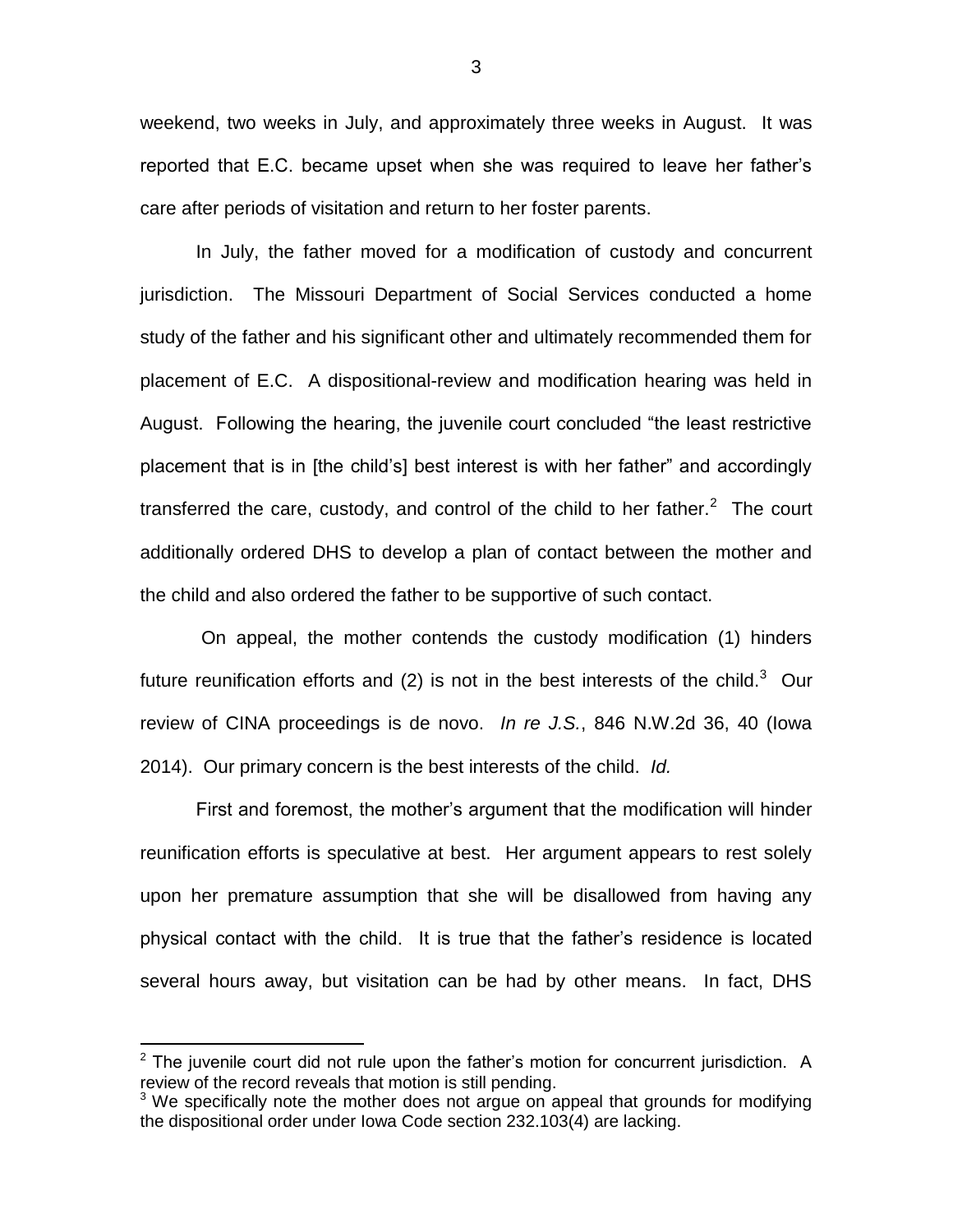created a "plan of contact" allowing the mother phone or video contact two times per week and potentially supervised visitation. The plan noted the father is willing to meet the mother at a halfway point to allow future visits to occur. In any event, the mother has historically declined to utilize all of her visitation time with her children and has exhibited a general lack of interest in having her children returned to her. Simply stated, the transfer of custody to the father does not hinder future reunification efforts any more than has the mother's behavior throughout this case. The evidence does not support the mother's contention that the order hinders her chance at reunification due to a lack of visitation.

With regard to whether the custody modification was in the child's best interests, we note from the outset that "chapter 232 favors relative placements over nonrelative placements." *In re N.M.*, 528 N.W.2d 94, 97 (Iowa 1995); *see*  Iowa Code § 232.99(4) ("[T]he court shall make the least restrictive disposition appropriate considering all the circumstances of the case."). Furthermore, at the time of the dispositional-review hearing, the father was working a full-time job earning \$14.90 per hour and receiving dental and health benefits, and he had recently added E.C. to his health insurance and signed her up for preschool. He was tending to the child's medical ailments and setting up appointments to get her treatment. This is more than the mother has done for her child in the more than three years between the child's birth and the removal. A DHS representative testified the father has gone "above and beyond" what DHS has requested of him, E.C. has developed a bond with her father, and placement with him would be appropriate.